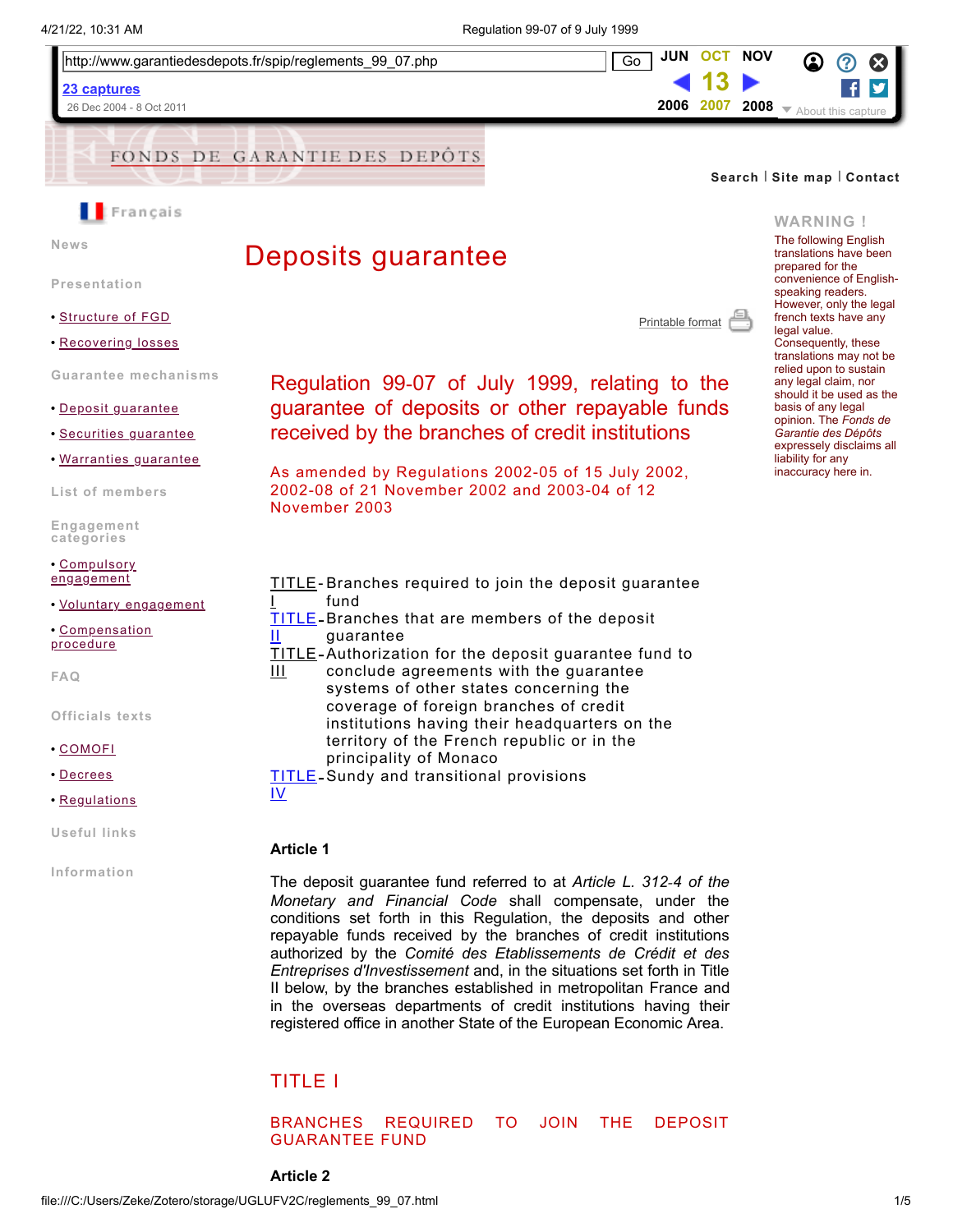| http://www.garantiedesdepots.fr/spip/reglements_99_07.php    | JUN OCT NOV<br>Go |                  | $\Omega$<br>U£. |  |
|--------------------------------------------------------------|-------------------|------------------|-----------------|--|
| 23 captures                                                  |                   |                  |                 |  |
| 26 Dec 2004 - 8 Oct 2011                                     | 2006 2007         | $^{\prime}$ 2008 |                 |  |
| above-memoned Regulations 99-09 and 99-00, without prejudice |                   |                  |                 |  |

to the provisions of Articles 4 and 5 of the present Regulation.

#### **Article 3**

Branches of credit institutions having their headquarters in a State party to the agreement on the European Economic Area other than France, established in the overseas territories, in *Nouvelle Calédonie*, in the territorial unit (*collectivité territorale)* of *Saint-Pierre-et-Miquelon* or in the departemental unit (*collectivité départementale)* of *Mayotte* or in the Principality of Monaco shall be governed by the provisions of the present Regulation under the same conditions as the branches referred to in the preceding Article.

#### **Article 4**

If a branch referred to at Article 2 or 3 above benefits through its headquarters from coverage at least equivalent in scope and amount to the coverage offered by the deposit guarantee fund on the territory of the French Republic, the deposit guarantee fund may define, by way of an agreement with the system of the country of origin, the conditions under which the French fund compensates the depositors of the branch in accordance with the provisions of the above‑mentioned Regulation 99‑05.

If an agreement has been concluded within the framework set forth in the preceding paragraph, the branch is dispensed from contributing to the deposit guarantee fund.

Failing such an agreement, for the purposes of the above‑mentioned Regulation 99‑06, contributions shall be calculated on the basis of information concerning the branches' financial situation provided to the *Commission Bancaire*. However, if pursuant to a decision of the *Commission Bancaire* the above-mentioned branches are not required to comply with the above‑mentioned Regulations 91‑05 and 95‑02, and the competent authorities of the country of origin agree to provide the *Commission Bancaire* with information concerning the own funds and exposure of the institution as a whole, assessed on a company or consolidated basis according to the standards of the country of origin, the elements relating to solvency shall be calculated on the basis of the data thus provided. If the information needed to make such calculation is not available to the *Commission Bancaire*, the synthetic risk indicator referred to in the Annex to the above‑mentioned Regulation 99‑06 shall be equal to 3.

### **Article 5**

The *Commission Bancaire* shall assess the equivalence referred to at Article 4 of the present Regulation at the guarantee fund's request.

# <span id="page-1-0"></span>TITLE II

BRANCHES THAT ARE MEMBERS OF THE DEPOSIT GUARANTEE SCHEME ON A SUPPLEMENTARY BASIS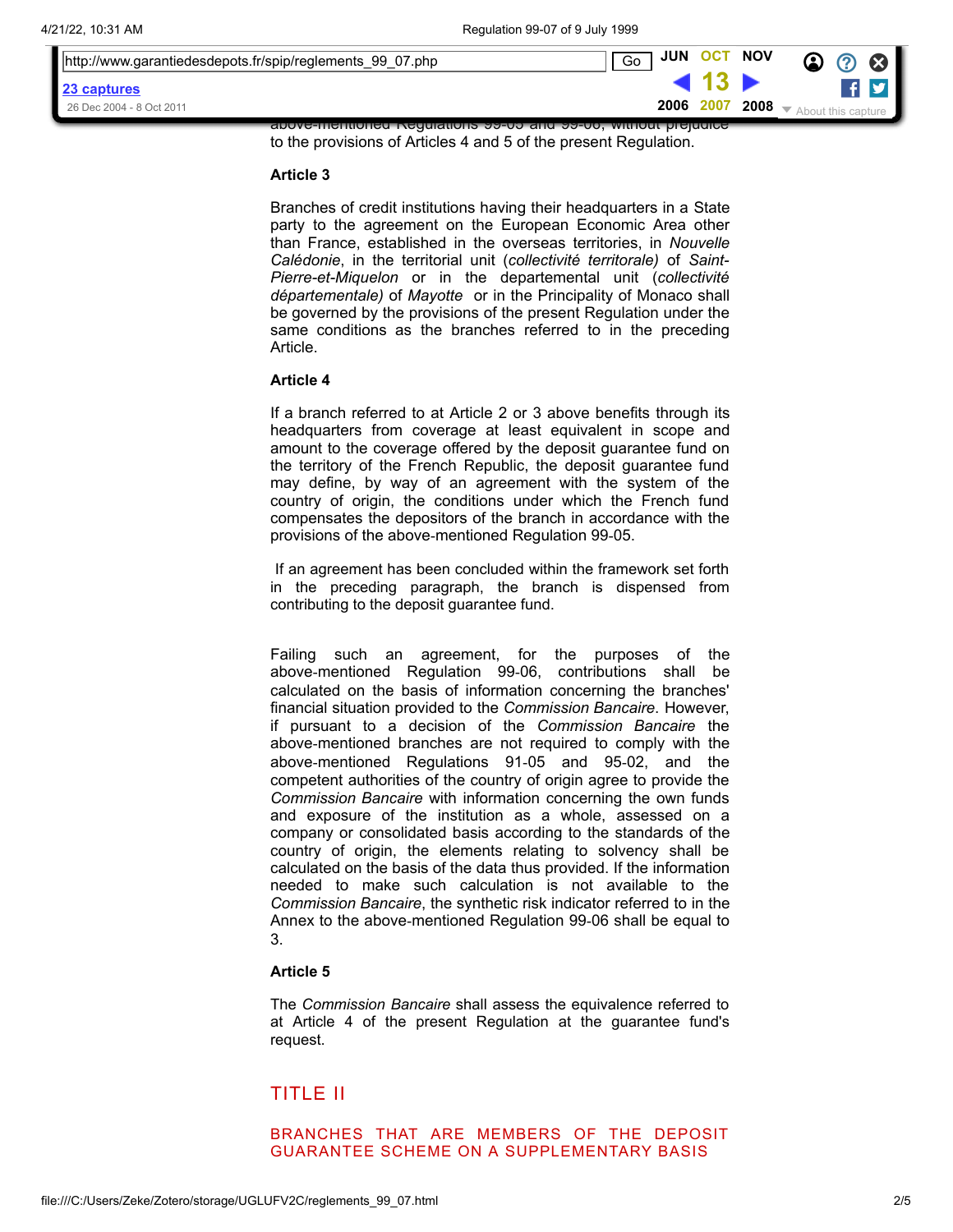| http://www.garantiedesdepots.fr/spip/reglements 99 07.php |  | <b>JUN</b><br>Go | <b>OCT</b> | <b>NOV</b> | $\Omega$<br>v. |
|-----------------------------------------------------------|--|------------------|------------|------------|----------------|
| 23 captures                                               |  |                  |            |            |                |
| 26 Dec 2004 - 8 Oct 2011                                  |  | 2006             | 2007       | 2008       |                |
| <del>T LUUINU</del>                                       |  |                  |            |            |                |

Area may, insofar as the guarantee system in their country of origin is less favourable, join the deposit guarantee fund on a supplementary basis.

Branches that avail themselves of the option provided for in the preceding paragraph shall be governed by the provisions of the above‑mentioned Regulations 99‑05 and 99‑06, without prejudice to the provisions of Articles 8, 9 and 10 of the present Regulation.

Branches that do not avail themselves of the option shall nevertheless be governed by the provisions of Title IV of the above‑mentioned Regulation 99‑05.

### **Article 7**

Branches established in metropolitan France and in the overseas departments by credit institutions having their headquarters in another State party to the agreement on the European Economic Area shall notify the *Comité des Etablissements de Crédit et des Entreprises d'Investissement* of any change in the coverage extended to them.

#### **Article 8**

If a branch referred to at Article 6 above applies to join the deposit guarantee fund with a view to benefiting from a supplementary guarantee, the guarantee fund shall define terms and conditions for compensating depositors with the system to which the credit institution belongs in the State where it has its headquarters.

The deposit guarantee fund shall allow applications for supplementary compensation on the basis of a statement of non‑availability of funds issued by the competent authorities of the State where the institution has its headquarters.

#### **Article 9**

If a branch that has availed itself of the supplementary membership option set forth at Article 6 of the present Regulation fails to fulfil its obligations as a member of the deposit guarantee fund intervening on a supplementary basis, the *Comité des Etablissements de Crédit et des Entreprises d'Investissement* shall inform the competent authorities that authorized the branch of the fact so that, in cooperation with the guarantee fund, they can take all appropriate steps to ensure compliance with such obligations.

If, despite such steps, the branch fails to comply with the obligations referred to in the preceding paragraph, the guarantee fund intervening on a supplementary basis may exclude the branch, with the consent of the authorities that authorized it and with not less than one year's notice. Deposits made before the exclusion date shall continue to benefit from the supplementary cover until their due date. The branch shall immediately inform depositors that the supplementary cover has been revoked.

#### **Article 10**

For the purposes of the above‑mentioned Regulation 99‑06, the amount of contributions shall be proportional to the ratio between the supplementary cover provided and the total cover provided by the French system, without prejudice to any provisions to the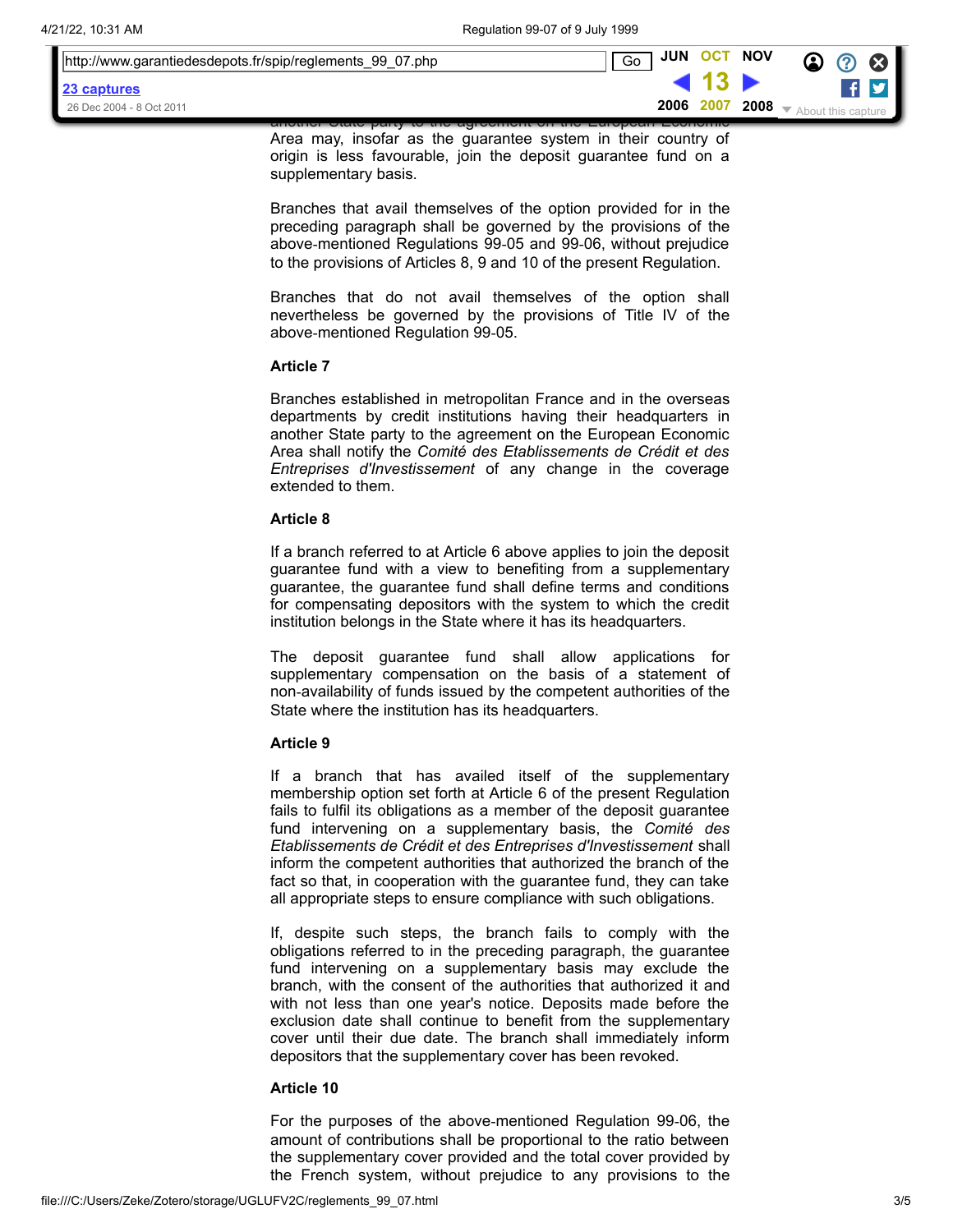| ■ http://www.garantiedesdepots.fr/spip/reglements 99 07.php | <b>JUN</b><br>Go | <b>OCT</b> | <b>NOV</b> | ☎<br>$\boldsymbol{\Omega}$ |
|-------------------------------------------------------------|------------------|------------|------------|----------------------------|
| 23 captures                                                 |                  |            |            |                            |
| 26 Dec 2004 - 8 Oct 2011                                    | 2006             | 2007       | 2008       |                            |

be provided or confirmed by the competent authorities of the country of origin. Data concerning exposure shall relate to the business in metropolitan France and in the overseas departments of the institution in question, without prejudice to any provisions to the contrary contained in an agreement with the guarantee system of the country of origin. If the *Commission Bancaire* does not have the information it needs to calculate the synthetic risk indicator referred to in the Annex to the above-mentioned Regulation 99-06, it shall be equal to 3.

# <span id="page-3-0"></span>TITLE III

AUTHORIZATION FOR THE DEPOSIT GUARANTEE FUND TO CONCLUDE AGREEMENTS WITH THE<br>GUARANTEE SYSTEMS OF OTHER STATES GUARANTEE SYSTEMS OF OTHER STATES CONCERNING THE COVERAGE OF FOREIGN BRANCHES OF CREDIT INSTITUTIONS HAVING THEIR HEADQUARTERS ON THE TERRITORY OF THE FRENCH REPUBLIC OR IN THE PRINCIPALITY OF MONACO

### **Article 11**

The deposit guarantee fund may conclude an agreement setting out the conditions governing its compensation of the depositors of a branch established in a State not party to the agreement on the European Economic Area by a credit institution having its registered office on the territory of the French Republic or the Principality of Monaco, in liaison with the guarantee system to which the above-mentioned branch belongs.

# **Article12**

The deposit guarantee fund may conclude an agreement setting out the conditions governing its compensation of the depositors of a branch established in another State party to the agreement on the European Economic Area by a credit institution having its registered office in the overseas territories, in *Nouvelle Calédonie*, in the territorial unit (*collectivité territoriale)* of *Saint‑Pierre‑et‑Miquelon* or in the departemental unit *(collectivité départementale)* of *Mayotte* as well as in the Principality of Monaco, in liaison with the guarantee system to which the above‑mentioned branch belongs.

# **Article 13**

The conclusion of such agreements is subject to the condition that the cover afforded by the deposit guarantee fund is at least equivalent in both amount and scope to the cover afforded by the guarantee system of the country concerned, and that the foreign guarantee system bears the cost, if any, of compensating the depositors of branches established on the territory of the French Republic or in the Principality of Monaco by the members of such system under the conditions set forth at Article 4 of the present Regulation.

The gross deposit base within the meaning of Regulation 99‑06 shall include the deposits covered within the framework of the above‑mentioned agreements.